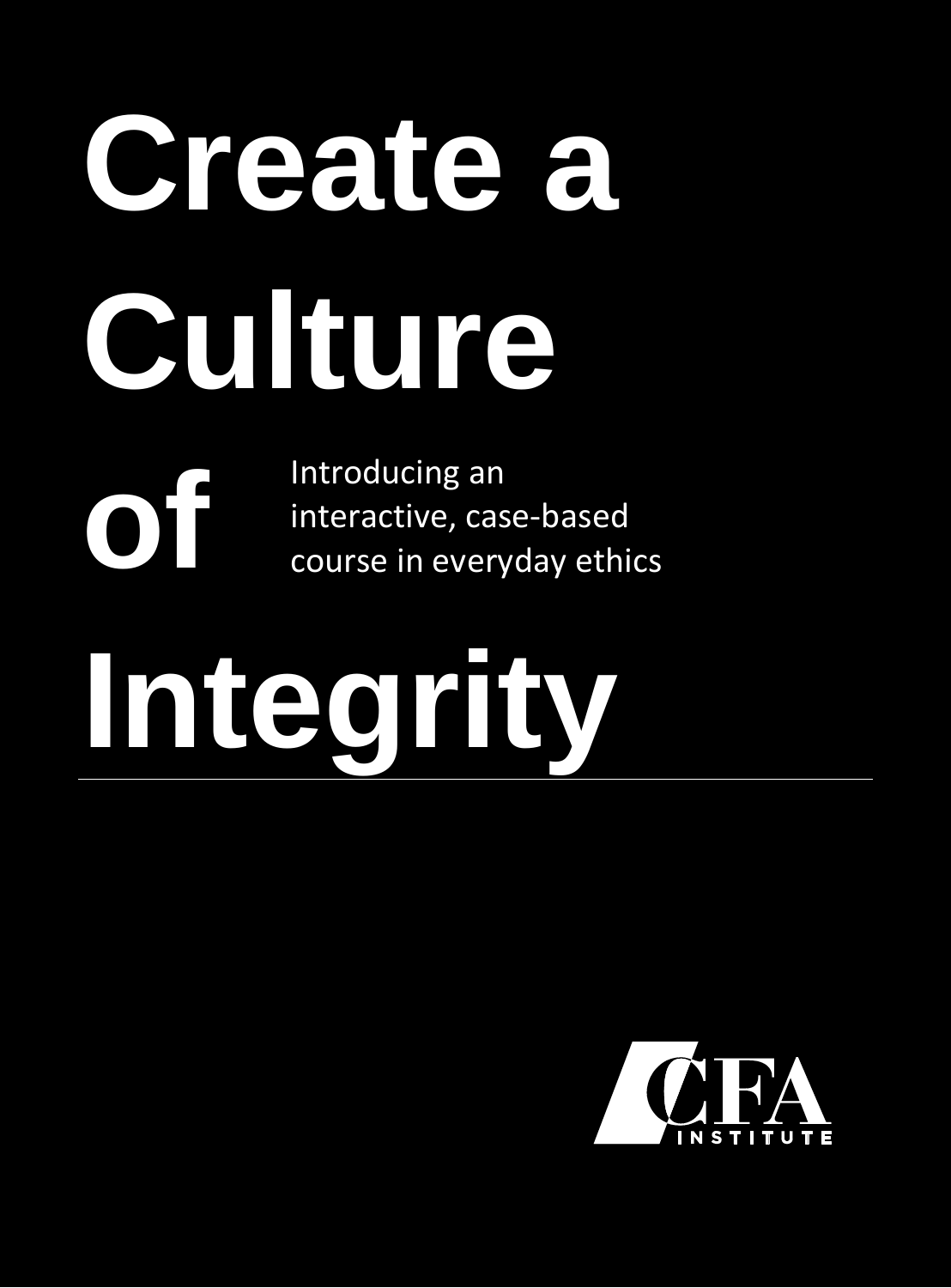**Getting ethics right is more than simply adopting a code of conduct.**

**There is a lot of room for error and interpretation when investment professionals are confronted with challenging situations.**

**Employees must develop a framework for ethical decision making that allows them to protect client interests and their firm's reputation.**

## **How?**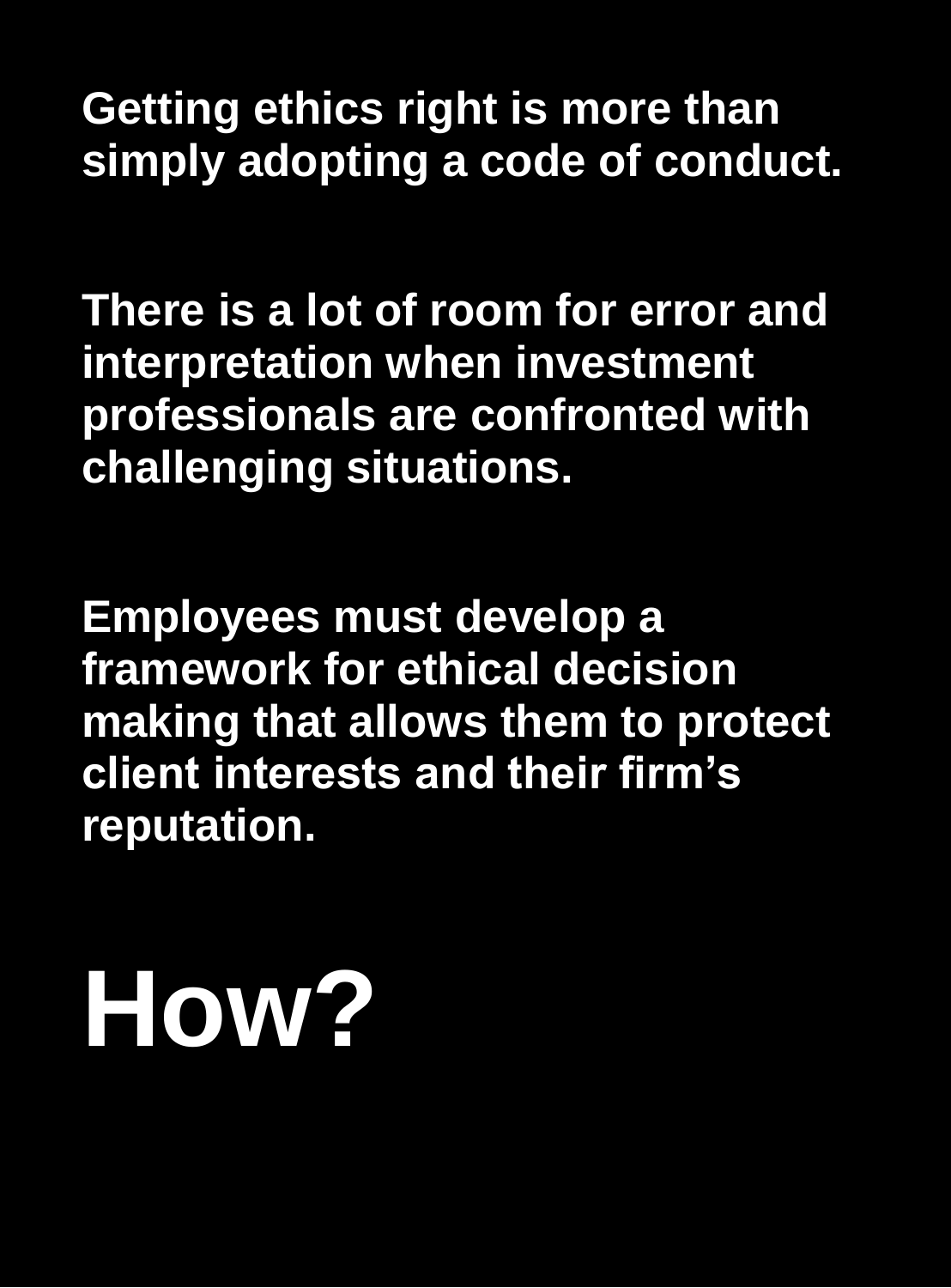#### **Ethical Decision Making a course from CFA Institute.**

This pragmatic course is designed to put your staff into situations so they can learn exactly how ethics can play an often subtle role in everyday business decisions.

Thanks to lively and interactive discussions of real-world case studies, this course has proven an immensely popular means of bringing to life the nuances of solving ethical dilemmas for a variety of audiences.

As the centerpiece of the course, the case studies get people talking and thinking actively about how ethics are present in their own daily work and how their understandings of ethics may differ from their colleagues.

**This on-site course will help you**: • Make clear how your staff should recognize, interpret, and respond to questionable conduct. • Begin conversations with employees about ethical gray areas in business practice. Determine your office culture of ethics and identify areas of confusion. • Improve customer relationships, trust and confidence.

> • Mitigate the risk of facing regulatory or reputational damage.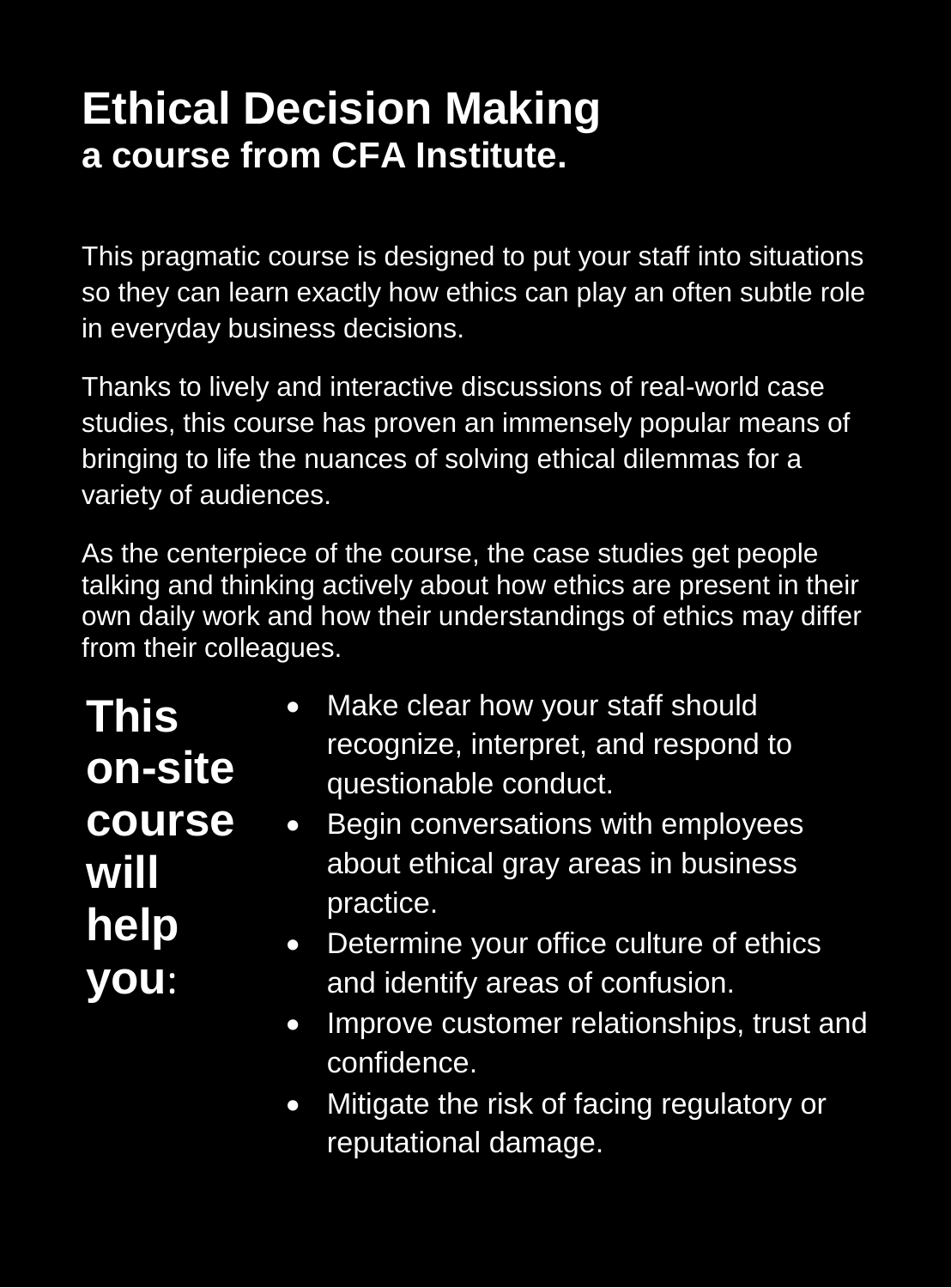### **Typical course agenda**

- Introductory discussion on the importance of ethical behavior in the investment profession.
- Presentation of the "Framework for Ethical Decision Making."
- Large group sample case study discussions and polling.
- Small break-out group case study discussions.
- Polling on break-out case studies.
- Small group description of why they arrived at a particular answer.
- Trainers discuss relevant points and offer variations on the cases.
- Wrap-up/conclusion.

#### **Case Studies**

The facilitated discussion of 10 to 12 case studies focuses on issue spotting and analysis rather than correct or incorrect answers. Working through these real-life scenarios makes the ethical lessons sink in.